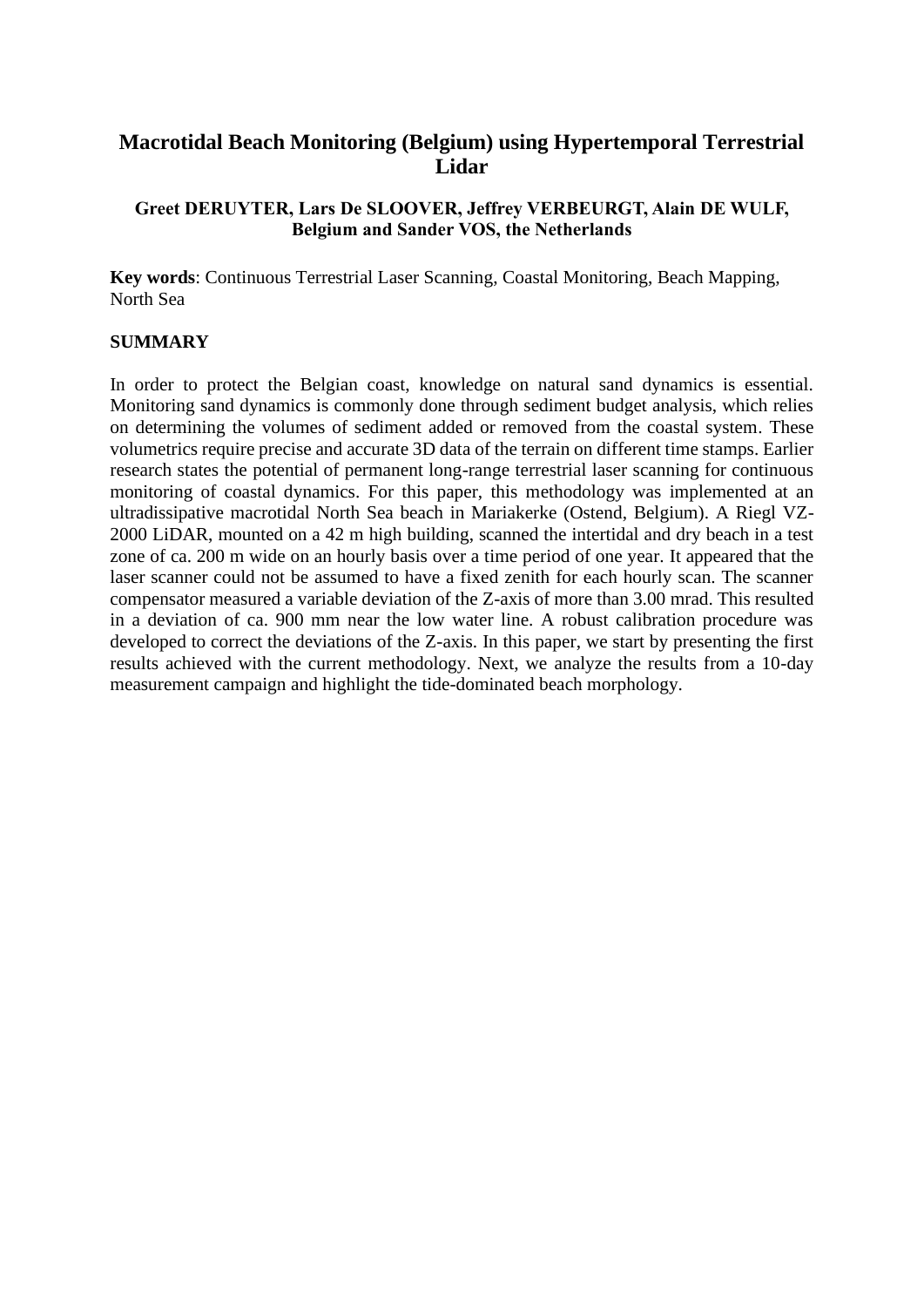# **Macrotidal Beach Monitoring (Belgium) using Hypertemporal Terrestrial Lidar**

#### **Greet DERUYTER, Lars De SLOOVER, Jeffrey VERBEURGT, Alain DE WULF, Belgium and Sander VOS, the Netherlands**

#### **1. INTRODUCTION**

Terrestrial LiDAR (Light Detection And Ranging) technology makes it possible to collect high resolution, accurate and instantaneous topographic data of large areas. In the last decade, terrestrial laser scanning (TLS) has been more and more used to study aeolian and coastal geomorphology (Almeida et al., 2013; Huising & Gomes Pereira, 1998; Montreuil, Bullard, & Chandler, 2013; Pye & Blott, 2016).

Lindenbergh et al. (Lindenbergh, Soudarissanane, de Vries, Gorte, & de Schipper, 2011) presented short-range static terrestrial laser scanning on a beach to identify morphodynamic changes at the sub-centimeter level. More recently, Anders et al. and Vos et al. (Anders et al., 2019; Vos, Lindenbergh, & De Vries, 2017) described the use of permanent TLS (range < 300 m) for continuous (hypertemporal) monitoring of coastal change. Their study set-up determined a precision in terms of a standard deviation of 1.5 cm between two-consecutive scans.

The study area and system configuration of the laser scanner are elaborated in the second section. The third section describes the different alignment and calibration methods used. Section 4 assesses the results of the calibration procedures as well as some findings from a 10 day case study.

## **2. STUDY AREA & SYSTEM CONFIGURATION**

In this study, the methodology developed by Vos et al. (Vos et al., 2017) was implemented at the North Sea beach of Mariakerke (Ostend, Belgium) (figure  $1 \&$  figure  $2$  – left panel) using a Riegl® VZ-2000 terrestrial laser scanner. A seawall (figure 1) and a groin field (200 m between each groin) with regularly carried out beach and underwater nourishments characterize this beach. It is gently sloping  $(1 - 2 \%)$  and ultra-dissipative (Deronde, Houthuys, Henriet, & Van Lancker, 2008), consisting of medium and coarse sand with an average grain size of 310 µm. The Belgian coast is situated in a macro-tidal regime ranging from 3.5 m at neap tide to 5 m at spring tide. The area of interest is bordered by the two groins and the seawall. Over the past few years, this beach has been the subject of frequent mobile and static terrestrial LiDAR surveys (De Wulf, De Maeyer, Incoul, Nuttens, & Stal, 2014; Stal et al., 2014).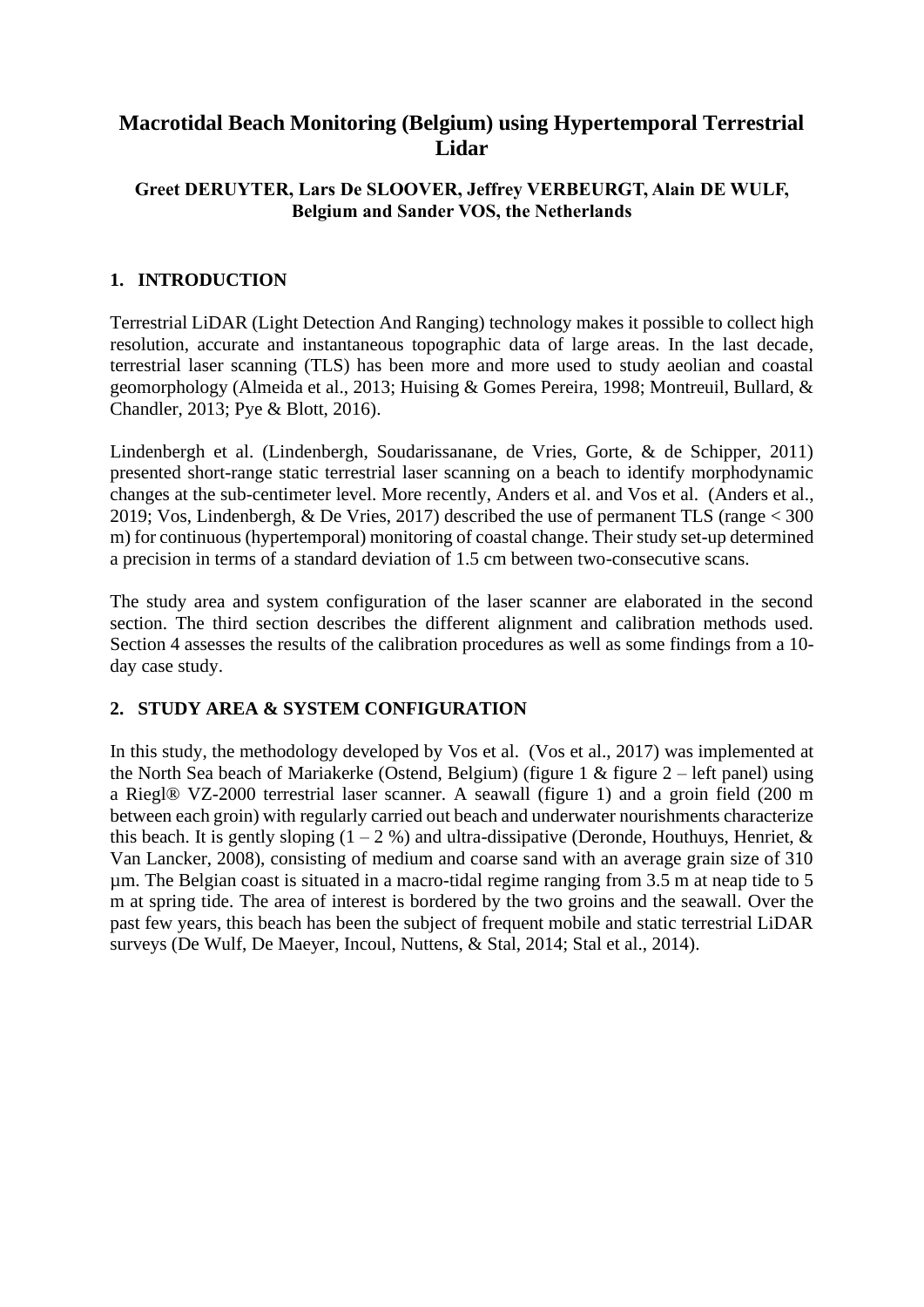

Figure 1. Mariakerke Beach and its typical seawall at mid-tide.

In our field set-up, the vertical axis of the laser scanner appears to have a certain variability between hourly scans of more than 3.00 mrad, resulting in a shift of more than 0.9 meter at the low water line. The aim of this study was to develop a robust and automated alignment procedure to adjust both the hourly and fixed deviations of the scanner's zenith. The final objective is to examine which combination of calibration parameters yields the best results.



Figure 2. Map of the study area (left), Riegl® VZ-2000 TLS overlooking the beach (right)

A time-of-flight pulse-based laser scanner, mounted on a 42 m high building near the study area (figure 2, right panel), scanned the intertidal and dry beach. The scanner was installed on a stable frame and protected by weather-proof housing. The exact scanner location was determined through Real-Time Kinematic Global Navigation Satellite System (RTK-GNSS) positioning. Data acquisition took place on an hourly base from 8 November 2017 to 6 December 2018.

#### **3. METHODOLOGY**

The deviation of the vertical axis of the scanner required the development of a robust and automated calibration procedure to correct both the hourly and fixed deviations of the scanner's Z-axis. The variables of the problem are the inclination of the Z-axis in two different preferably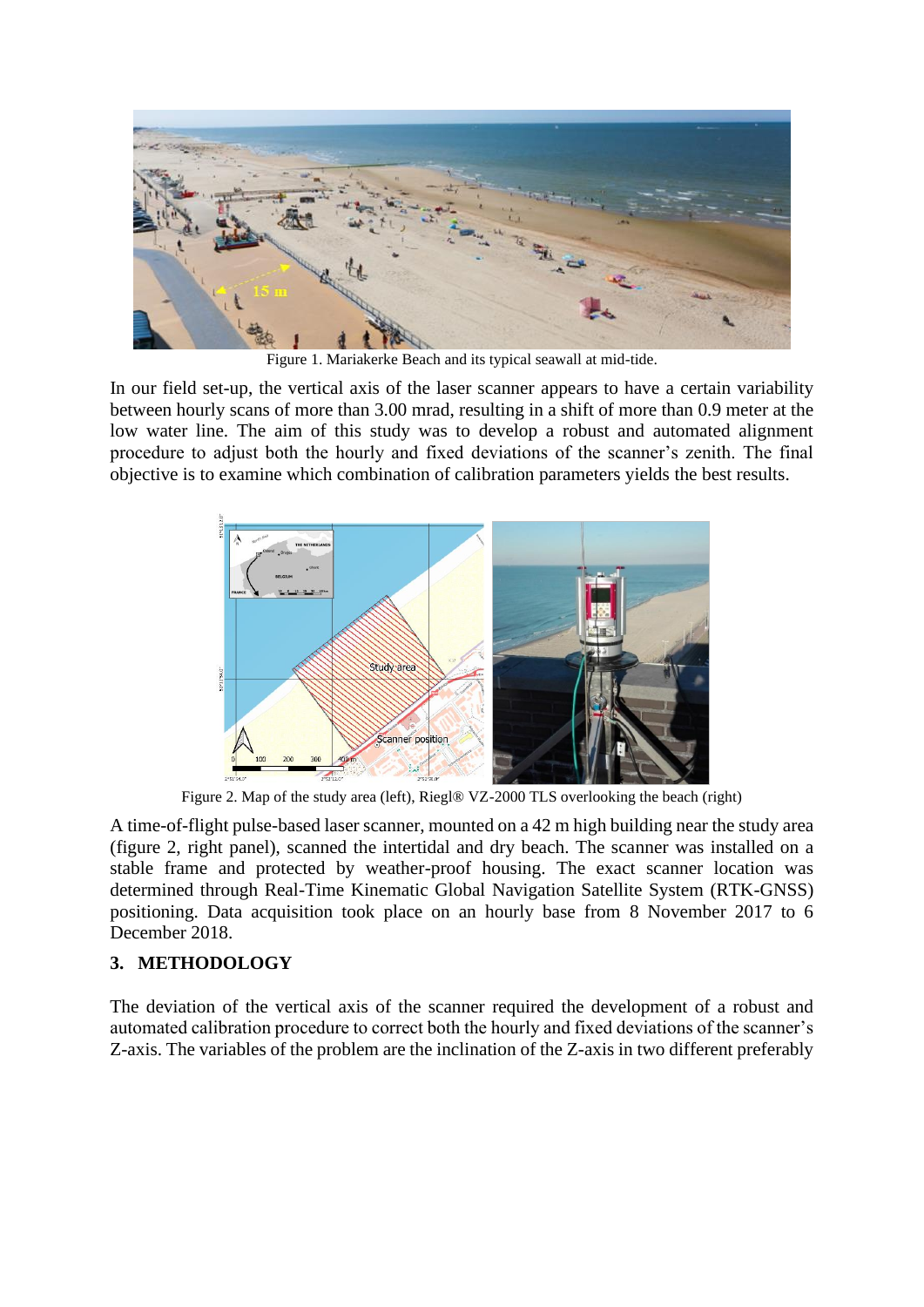independent directions. For easy intuitive interpretation, the orthogonal directions of the seawall (X-axis) and the groin (Y-axis) were selected.

A static scan produces a dense point cloud, containing around four million points, with approximately one million situated on the seawall and groin, one million points on the dry beach and one million in the intertidal zone. Environmental constraints (e.g. high humidity of the surface, rain, fog, snow or high tide) yield smaller point sets on the beach.

The actual calibration procedure is done by making a 2.5D model of each static scan and registering it to a 'truth' set of reference points. The robustness of the alignment implies that the calibration procedure must approximate the following ideal situation:

- Independence of the model used and the parameters applied to build the model (3.1.);
- Independence of the truth set of reference points  $(3.2.)$ ;
- Independence of the outlier elimination strategy (3.3.).

#### **3.1.Model Selection**

For the scan-based model, two main approaches were used:

- Triangulated Irregular Network (TIN) or mesh modelling: Delaunay 2.5D triangulation within the convex hull. If an unlimited maximum length for the triangle edges is given, then all triangles output by the triangulation will be kept. Specifying a maximum edge length as parameter allows to remove the biggest triangles that are not necessarily meaningful.
- Grid modelling: the height of each grid cell is computed by averaging the elevation of all points included in this cell. If a given cell contains no points, this cell will be considered as 'empty'. The cell size is the variable applied parameter.

#### **3.2.Reference Data Selection**

For the choice of truth, three sets of reference points were available:

- ALS: an airborne LiDAR scan (ALS) acquired on the same day and timestamp as the static scan of around one million points with an average point density of around 2 points/m², resulting in a reference set of 3777 points.
- RTK-GNSS: a set of 800 RTK-GNSS reference points on the seawall and the groin.
- SfM-MVS: image-based modelling (Structure from Motion-Multi-View Stereo), acquired via UAV on the same day and timestamp as the static scan and the LiDAR flight resulted in a reference set of around 3684 points.

Figure 4 shows the workflow applied. Either a TIN model or a gridded model of the static scan was made. In case of the TIN-approach, the difference between the scan model and the truth set is the height difference between individual points of the reference set and the corresponding triangle of the TIN-model of the scan. In the grid-approach, grids of both the scan and the reference set were made. However, the static scan yields different point densities at the end of the groin compared to the end of the seawall. For this reason, the interval distance for the rasterizing was chosen differently in the seawall zone compared to the groin zone to obtain a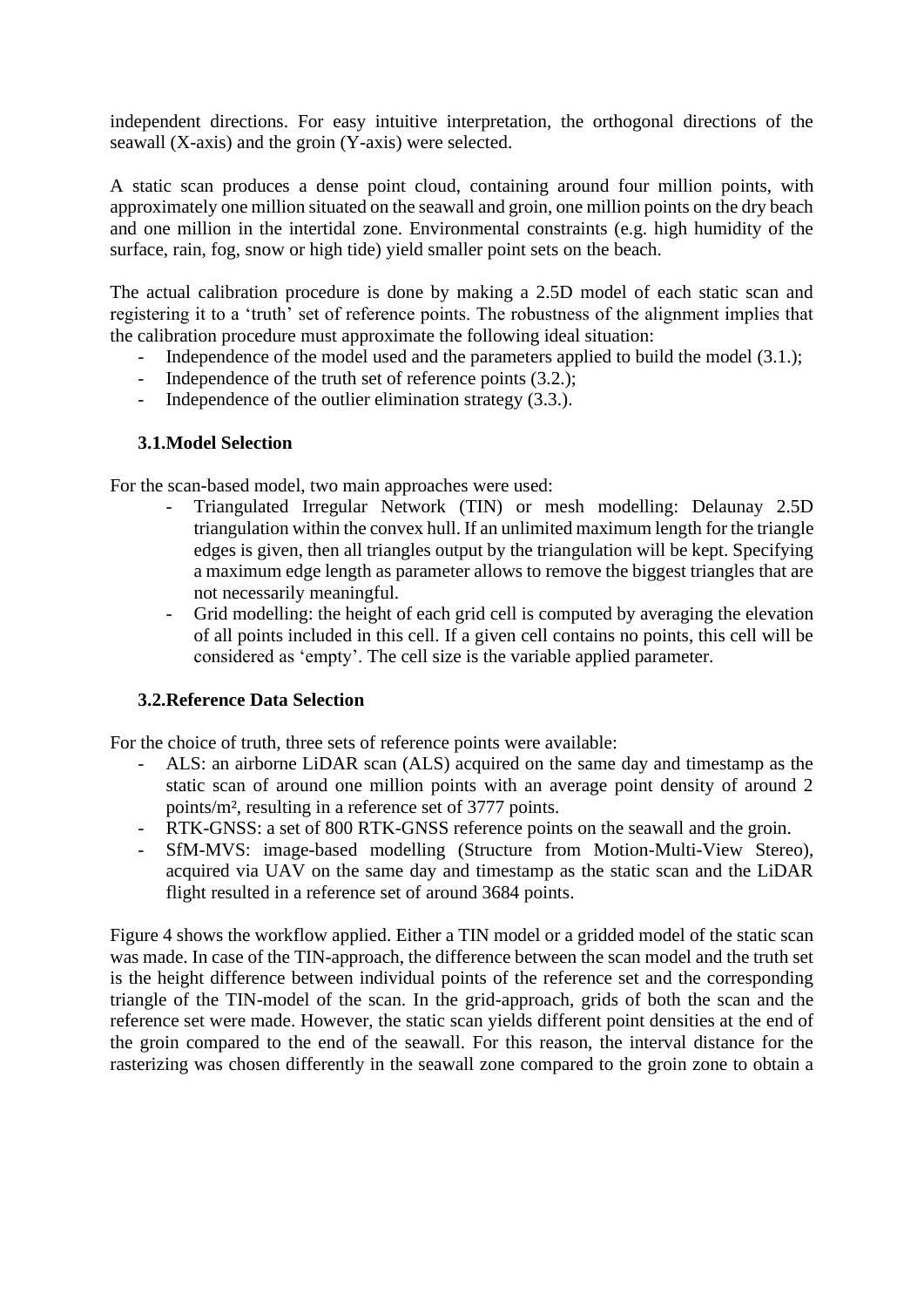balanced calibration set in the x- and y-direction. Next, using a Monte Carlo simulation with multiple rotational values, the difference between the scan model and the reference set was minimized. From an angle of  $-5$  mrad till  $+5$  mrad, 1001 x-axis rotational values are combined with 1001 y-axis rotational values in steps of 0.01 mrad.



Figure 4. Workflow of the calibration algorithm.

## **3.3.Outlier Elimination Strategy**

Each static scan is expected to contain outliers. The outliers originate mainly from ghosting (e.g. people and obstacles on the seawall and groin that are scanned). These outliers yield elevation values that are significantly higher than the true surface. A severe outlier test is needed, but eliminating too many values gives a too optimistic value in terms of calibration quality. A point i of the reference set is an outlier if

 $h_i$ , *diff*  $\geq \mu$ *diff*  $+$  (… \*  $\sigma$ *diff*)

with  $h_i$  *diff* the difference in elevation between point *i* and the static scan model

 $\mu_{diff}$ ,  $\sigma_{diff}$  the mean and standard deviation of all differenced *h*-values.

Finally, a sigma rule of thumb is applied, considering a width of 2, 2.5 and 3 standard deviations around the mean. After each elimination of outliers, an optimal x- and y-rotation are computed, yielding slightly different values as the reference set was modified in the previous step and subsequently a new outlier test is performed. This iterative process continues till no more outliers are detected. If no more outliers can be detected, all the points of the static scan are corrected with the optimal x- and y-rotation.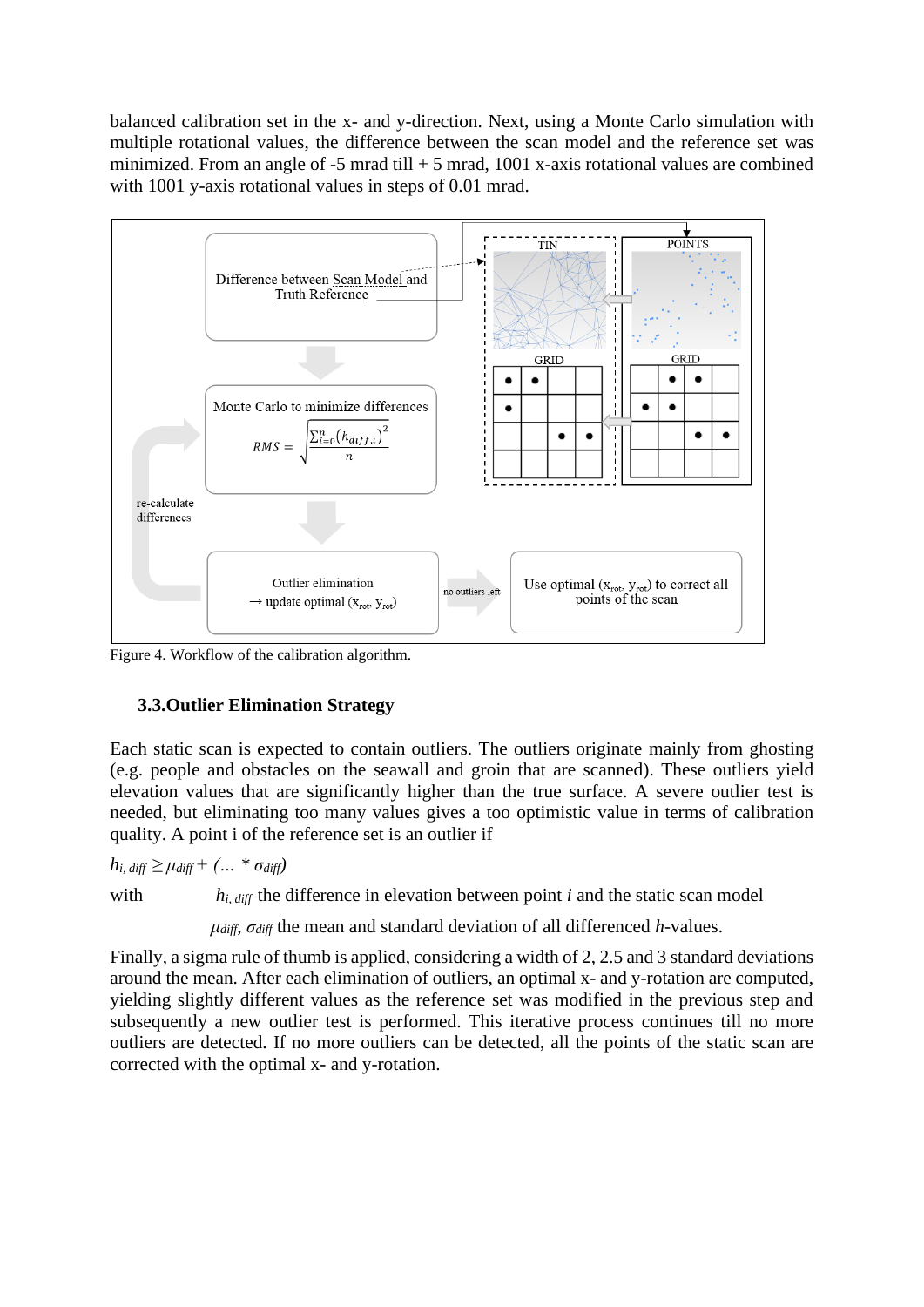#### **4. RESULTS**

Table 1 gives an overview of the calibration quality statistics per model of the static scan and model parameter applied for a first series of calibration runs with a selection of the 50 most accurate points in the truth. The mean of algebraic differences (MEAN), the mean of absolute differences and the RMS are calculated for each model parameter individually. Per static scan model and per parameter, the applied rotation around the x- and y-axis are given.

| Model       | Param.           | <b>MEAN</b><br>(mm) | <b>Mean of</b><br>Abs. Diff.<br>(mm) | $RMS$ (mm) | X-axis<br>rotation<br>(cm/km) | Y-axis<br>rotation<br>(cm/km) |
|-------------|------------------|---------------------|--------------------------------------|------------|-------------------------------|-------------------------------|
| <b>GRID</b> | 5 <sub>m</sub>   | 2                   | 34<br>40                             |            | $-327$                        | 49                            |
|             | 2 <sub>m</sub>   | $-4$                | 26                                   | 31         | $-378$                        | 53                            |
|             | 1 <sub>m</sub>   |                     | 22                                   | 25         | $-363$                        | 52                            |
|             | 0.5 <sub>m</sub> | $\theta$            | 12                                   | 14         | $-301$                        | 15                            |
| <b>TIN</b>  | unlimited        | 0                   | 9                                    | 10         | $-335$                        | 31                            |
|             | 5m               | 0                   | 8                                    | 10         | $-331$                        | 28                            |
|             | 2 <sub>m</sub>   | $\theta$            | 9                                    | 11         | $-319$                        | 26                            |
|             | 1 <sub>m</sub>   | $-1$                | ⇁                                    | 8          | $-291$                        | 13                            |
|             | 0.5 <sub>m</sub> | $-1$                | 11                                   | 13         | $-295$                        | 16                            |

Table 1. Static scan models and parameters applied –mean of algebraic differences (MEAN), mean of absolute distances, RMS, and x- & y-axis rotation for a first series of calibration runs.

The TIN models (5 m, 2 m, 1 m and unlimited edge size) perform best in all categories. From here on, these models were used in the quest for the best reference set and the optimal outlier elimination strategy. For each reference set, the three-sigma (2, 2.5 and 3 standard deviations) outlier elimination tests were done plus a test without outlier elimination. In order to make a clear and easy comparison, one weighted (considering all TIN parameters) RMS (figure 5, panel A) were calculated for all outlier elimination strategies per reference set.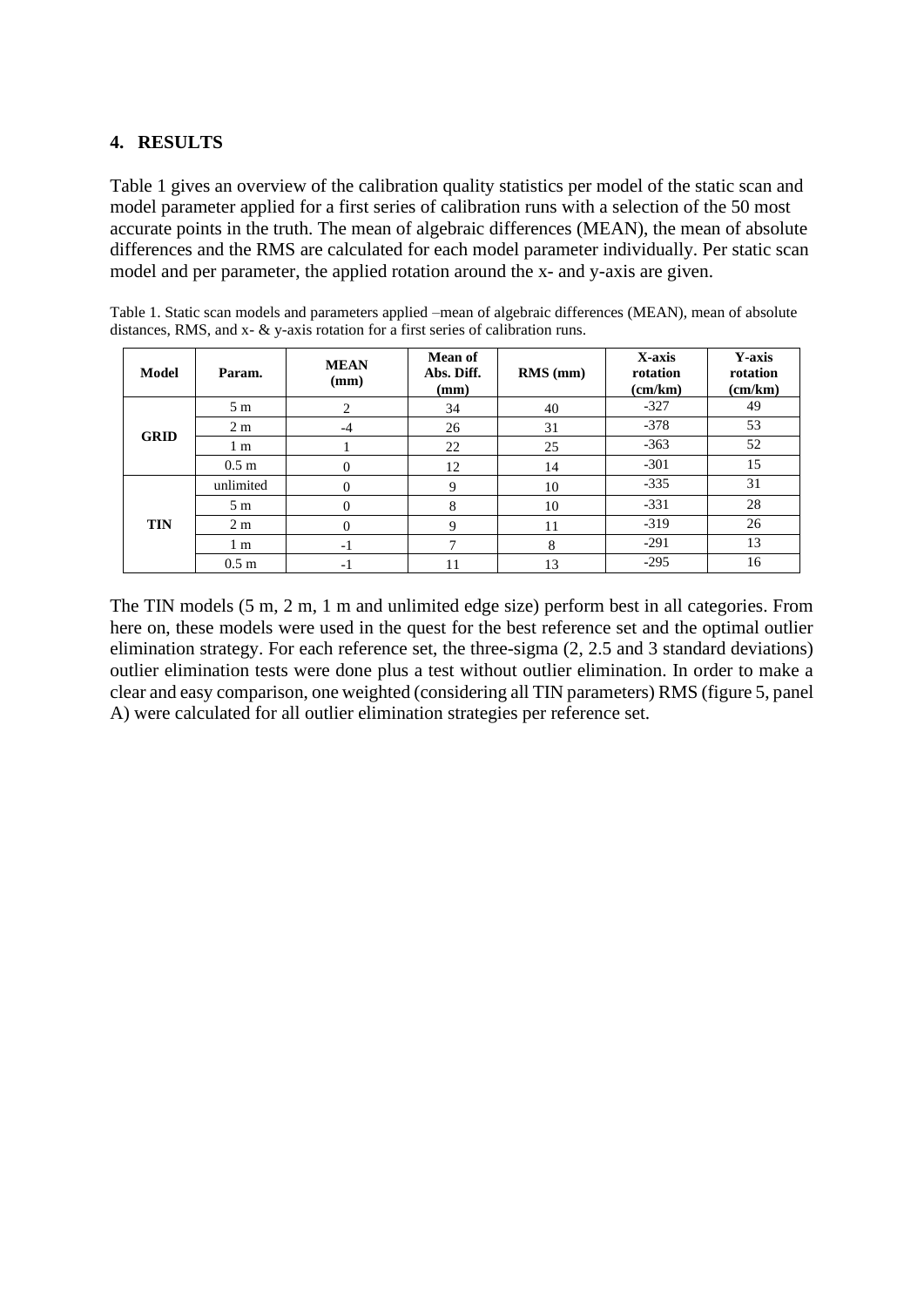

Figure 5. Visualization of RMS as a function of *n*·sigma per reference set (A) and number of effective points used as a function of *n*·sigma for the ALS reference set (B).

Figure 5 (B) shows the effective number of points used per outlier elimination strategy for the ALS reference set. An outlier elimination strategy of 2.5σ gives a good overall result with not too many points eliminated and sufficient effective points remaining.

Table 2 gives an overview of the MEAN, Mean of Absolute Differences, RMS and x- & y-axis rotation for different edge limit values of the TIN model, calibrated on the ALS truth with 2.5σ outlier removal.

| Param.          | <b>Points</b><br>used | <b>MEAN</b><br>(mm) | <b>Mean of</b><br>Abs. Diff.<br>(mm) | $RMS$ (mm) | X-axis<br>rotation<br>(cm/km) | Y-axis<br>rotation<br>(cm/km) |
|-----------------|-----------------------|---------------------|--------------------------------------|------------|-------------------------------|-------------------------------|
| unlimited       | 1730                  | $-2$                | 16                                   | 21         | $-316$                        | 15                            |
| 10 <sub>m</sub> | 1568                  | - 1                 | 15                                   | 20         | $-316$                        | 16                            |
| 5m              | 1493                  | - 1                 | 15                                   | 19         | $-315$                        | 16                            |
| 2 <sub>m</sub>  | 1458                  | -2                  |                                      | 16         | $-309$                        | 15                            |

Table 2. Statistics of the calibration procedure for different TIN sizes

As a case study, calibration results of a 10-day measurement campaign from 16 April 2018 till 26 April 2018 were analyzed. Different parameters were taken into consideration, including outlier percentage (effective number of points used divided by the initial amount of points in the point cloud), mean of algebraic differences, mean of absolute differences, RMS and x- and y-axis rotation. The results of this 10-day study are presented in Table 3.

Table 2. Statistics of the calibration procedure for 10 consecutive days.

| Day | Outlier % | <b>MEAN</b><br>(mm) |    | <b>RMS</b><br>(mm) | x-axis<br>rotation<br>(cm/km) | y-axis<br>rotation<br>(cm/km) |  |
|-----|-----------|---------------------|----|--------------------|-------------------------------|-------------------------------|--|
| 16  | 57        | $-1$                |    | 12                 | $-315$                        | 30                            |  |
| 17  | 38        | $-1$                | 15 | 19                 | $-315$                        | 16                            |  |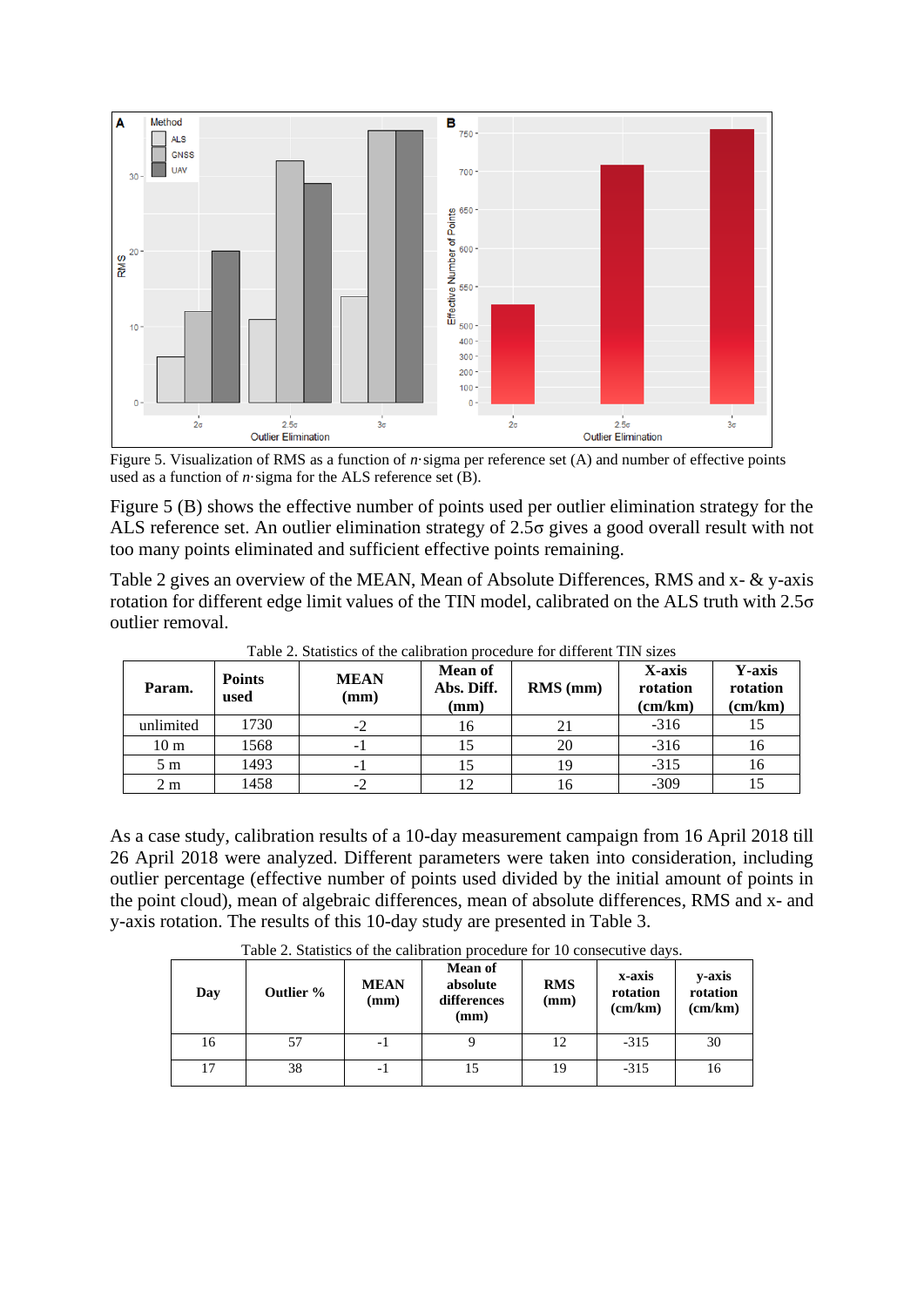| 18 | 36 | $-1$ | 14 | 18 | $-293$ | $-11$ |
|----|----|------|----|----|--------|-------|
| 19 | 30 | $-2$ | 13 | 17 | $-257$ | $-6$  |
| 20 | 29 | $-2$ | 12 | 16 | $-240$ | 14    |
| 21 | 34 | $-2$ | 12 | 15 | $-243$ | 30    |
| 22 | 39 | $-1$ | 11 | 15 | $-311$ | 30    |
| 23 | 33 | $-2$ | 13 | 17 | $-288$ | 40    |
| 24 | 29 | $-2$ | 13 | 17 | $-300$ | 25    |
| 25 | 32 | $-1$ | 14 | 18 | $-308$ | 49    |
| 26 | 32 | $-1$ | 13 | 17 | $-316$ | 54    |

During this campaign, meteorological conditions (both aeolian and hydrodynamic forcing) were observed at the nearby Ostend Meteo Park and the Raversijde Waverider Buoy. Wind and wave data of the 10-day period are presented in figure 6 and 7 below.



Figure 6. Results from wind speed measurements (temporal resolution = 10 minutes) at the Ostend Meteo Park.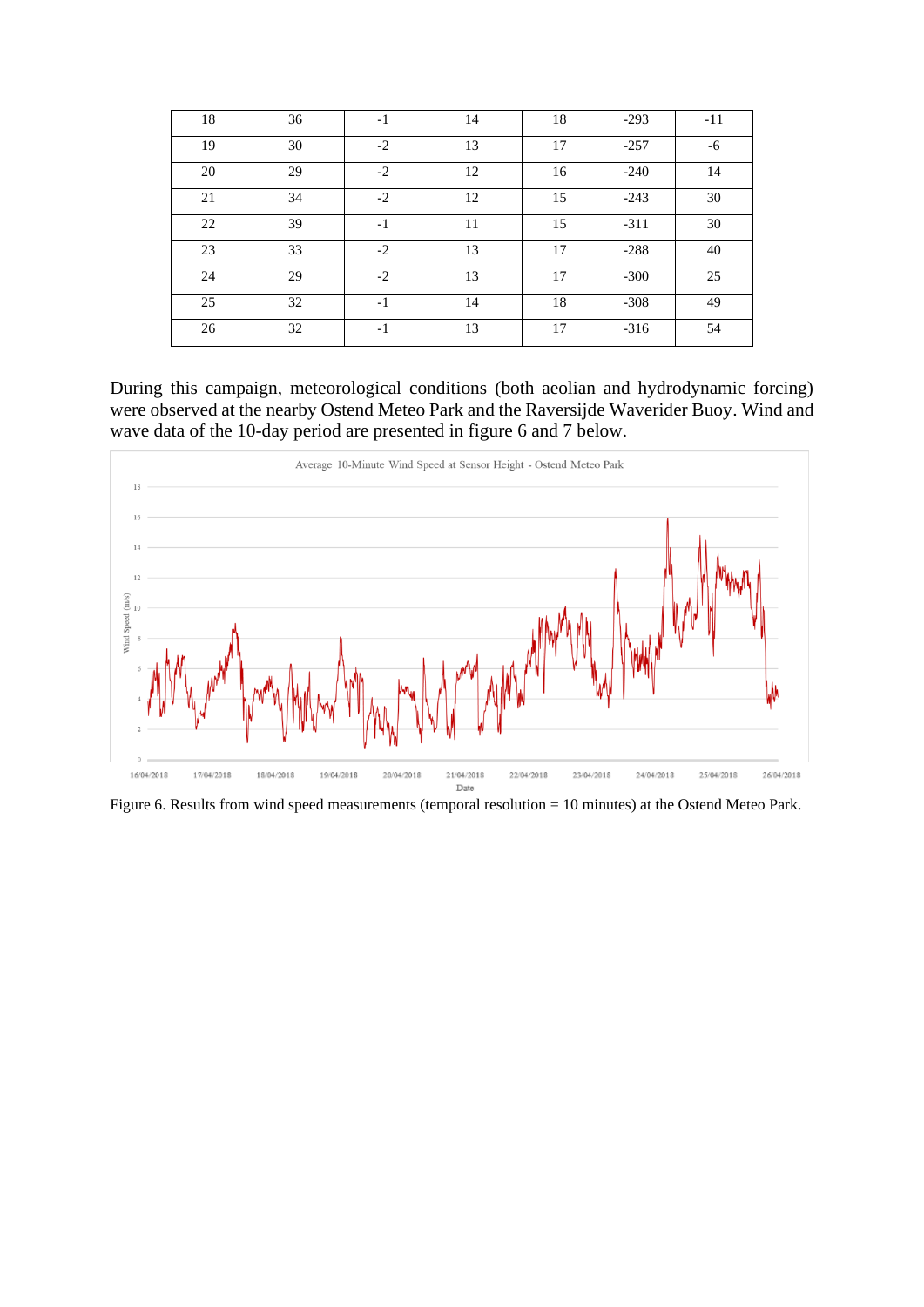

Figure 7. Results from wave measurements (temporal resolution = 30 minutes) at the Raversijde Buoy.

Additionally, volume changes within a fixed study area were determined between the first (16 April 2018) and last day (26 April 2018) of the campaign, using a so called planimetric method, based on the TIN-interpolated scan model. Table 3 below shows the change in daily average height of the beach surface within the study area, as well as the daily changes in volume.

|                          | [m]                        | $\sqrt{m^2}$                     | $\sqrt{m^2}$                    | $\lceil m^3 \rceil$ | $\mathbf{[m^3]}$             | $\lceil m^3 \rceil$       | $\lceil m^3/m \rceil$ | $\lceil m^3/m \rceil$        | $\left[\mathrm{m}^3/\mathrm{m}\right]$ |
|--------------------------|----------------------------|----------------------------------|---------------------------------|---------------------|------------------------------|---------------------------|-----------------------|------------------------------|----------------------------------------|
| Days                     | $\Delta$ average<br>height | <b>Surface</b><br><b>Lowered</b> | <b>Surface</b><br><b>Raised</b> | Cut<br>Volume       | <b>Fill</b><br><b>Volume</b> | <b>Cut-Fill</b><br>Volume | Cut<br><b>Volume</b>  | <b>Fill</b><br><b>Volume</b> | <b>Cut-Fill</b><br><b>Volume</b>       |
| $16-17$                  | 0.013                      | 3069                             | 36581                           | $-60.353$           | 576.041                      | 515.688                   | $-0.335$              | 3.196                        | 2.861                                  |
| $17 - 18$                | 0.001                      | 16318                            | 23332                           | $-84.075$           | 119.950                      | 35.875                    | $-0.466$              | 0.666                        | 0.199                                  |
| 18-19                    | 0.007                      | 5059                             | 34591                           | $-47.902$           | 337.648                      | 289.746                   | $-0.266$              | 1.873                        | 1.608                                  |
| 19-20                    | $-0.001$                   | 22097                            | 17554                           | $-138.396$          | 91.866                       | $-46.530$                 | $-0.768$              | 0.510                        | $-0.258$                               |
| $20 - 21$                | $-0.001$                   | 20130                            | 19521                           | $-116.984$          | 94.550                       | $-22.435$                 | $-0.649$              | 0.525                        | $-0.124$                               |
| $21-22$                  | $-0.007$                   | 33990                            | 5660                            | $-290.342$          | 23.510                       | $-266.831$                | $-1.611$              | 0.130                        | $-1.481$                               |
| $22 - 23$                | $-0.001$                   | 19375                            | 20276                           | $-156.358$          | 134.473                      | $-21.885$                 | $-0.868$              | 0.746                        | $-0.121$                               |
| $23 - 24$                | 0.003                      | 14639                            | 25011                           | $-191.270$          | 318.705                      | 127.435                   | $-1.061$              | 1.768                        | 0.707                                  |
| $24 - 25$                | 0.003                      | 17150                            | 22501                           | $-263.312$          | 384.655                      | 121.342                   | $-1.461$              | 2.134                        | 0.673                                  |
| $25 - 26$                | $-0.005$                   | 23888                            | 15762                           | $-769.954$          | 580.583                      | $-189.371$                | $-4.272$              | 3.221                        | $-1.051$                               |
| Average $16-26$          | 0.001                      | 17571                            | 22079                           | $-211.895$          | 266.198                      | 54.303                    | $-1.176$              | 1.477                        | 0.301                                  |
| St.Dev.16-26             | 0.006                      | 8926                             | 8926                            | 211.960             | 203.914                      | 226.778                   | 1.176                 | 1.131                        | 1.258                                  |
| Average <sub>17-26</sub> | 0.000                      | 19183                            | 20467                           | $-228.733$          | 231.771                      | 3.038                     | $-1.269$              | 1.286                        | 0.017                                  |
| St.Dev.17-26             | 0.004                      | 7773                             | 7773                            | 217.608             | 182.879                      | 168.199                   | 1.207                 | 1.015                        | 0.933                                  |

Table 3. Changes in volume and average height of the beach surface in-between consecutive days.

#### **5. DISCUSSION**

The higher the resolution of the grid model, the more accurate the computation of the difference in heights between the static scan model and the reference points. The smaller the cell / edge limit value, the more holes in the model, the less reference points can be interpolated in the model, reducing the quantity and therefore the validity of the difference point set. Overall, the TIN model yields the most means of algebraic differences close to zero, this is thus a good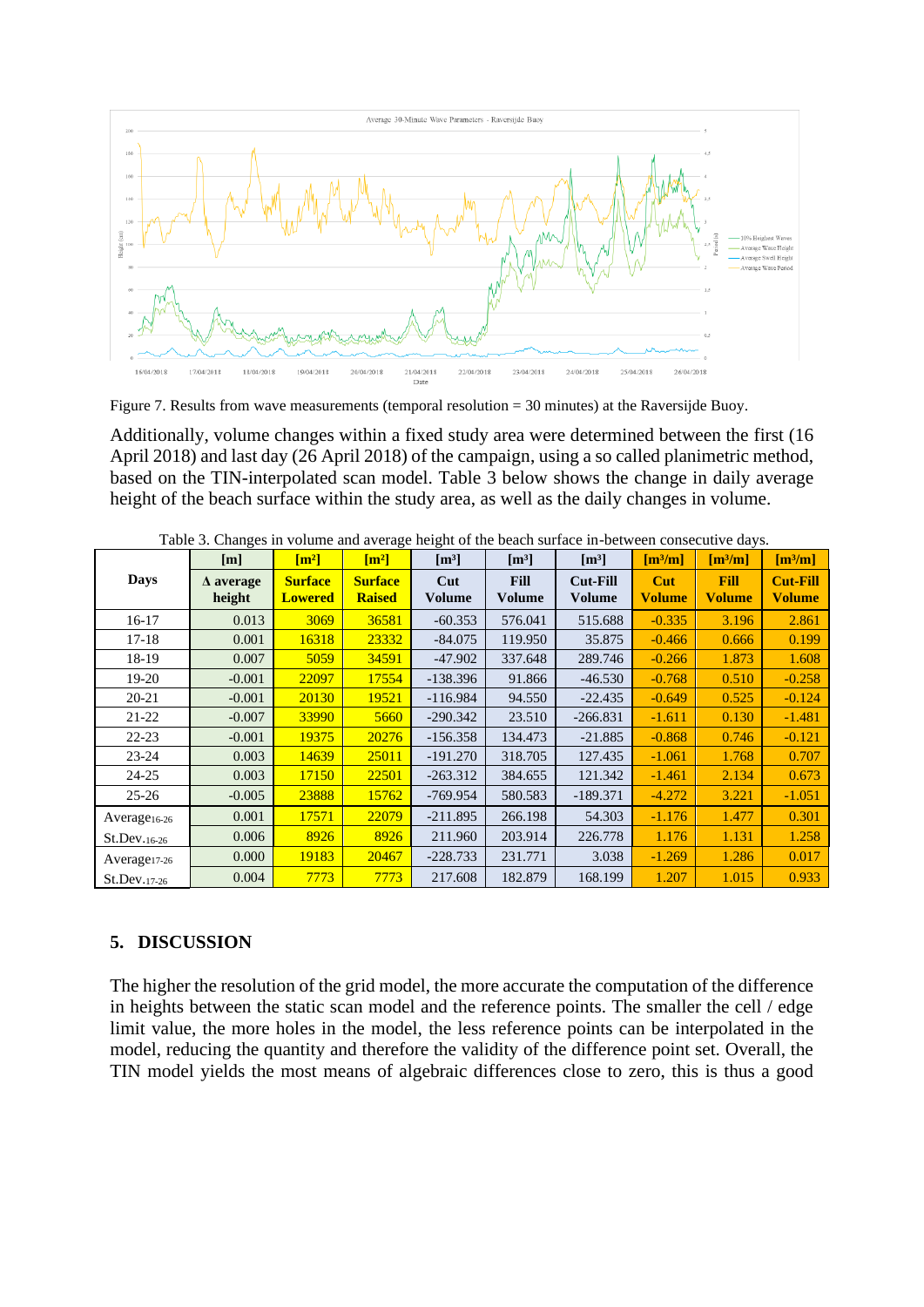measure of accuracy. The TIN-model (10 m, 5 m, 2 m and unlimited edge size) has the smallest mean of algebraic differences and the smallest RMS and are therefore the most precise (repeatable) models with the smallest random error.

Hence, for further processing, only the TIN-model with 10 m, 5 m, 2 m and unlimited edge size were considered. On one hand, it can be easily concluded that the ALS truth yields the best overall RMS for all TIN models together (figure 5-A). It shows on the other hand that the GNSS reference set with 2σ elimination returns a similar RMS. Figure 5-B however shows that the outlier removal percentage for 2σ is way higher than 2.5σ with both GNSS and ALS. Moreover, less points available in the reference set, reduces the quantity and therefore validity of the calibration.

When looking closer at the results (table 2) for different edge limit values of the TIN with 2.5σ outlier elimination and ALS truth, several remarks can be made. The applied rotation (in both directions) is more or less the same for all edge limit values. The TINs with smaller edge limit values produce a lower RMS and mean of absolute differences but yield a smaller reference set available for the model interpolation. At the same time, the TINs with bigger edge limit values have less points eliminated, but come with a higher RMS and mean of absolute differences. A TIN with 5 m edge limit value seems to be the middle ground with an RMS of 19 mm, and an accuracy of 15 mm.

Interpretation of the aeolian and hydrodynamic forcing shows calm conditions during the first days (16 till 21 April) with wave heights below 80 centimeters and wind speeds only incidentally exceeding the 7 m/s threshold for aeolian transport. Swell and wave period conditions remain constant throughout the entire 10-day period. From 22 April till 26 April, wind speeds exceeded the 7 m/s on a few occasions and average wave heights were as high as 140 centimeters (with outliers reaching up to 180 centimeters).

An analysis of Table 2 (reporting the day-to-day calibration results) leads to a number of conclusions. First of all, the x-axis deflection varies between -316 and -240 cm/km with a maximal daily variation of 68 cm/km. Y-axis deflections vary between -11 and 54 cm/km with a maximal daily variation of 27 cm/km. A trendline nor a correlation with aeolian forcing could, at first sight, not be detected.

When looking at the RMS values of the differences between the reference aerial LiDAR point cloud and the calibrated static scan TIN model, variations between 12 and 19 mm occur. The lowest RMS (12 mm) was observed on the first day. This can be explained by a lower number of reference points that could be interpolated in the TIN model. 16 April was a rainy day, leading to a sparser coverage scan points on the dike and groin.

Finally, it appears that the daily means of absolute deviations are not symmetrically distributed around zero. The static scan model lies systematically above the height of the reference data sets, which is to be expected as obstacles (e.g. ghosting) are all above the surface of the dike and groin reference points.

The volume changes in our area of interest during the campaign are small. Between the first (16 April) and last day (26 April), there is an increase in average height of the beach of 14 mm. The maximum difference between successive days is 13 mm between 16 April and 17 April, corresponding to a net volume change of  $+ 515.688$  m<sup>3</sup> or 2.861 m<sup>3</sup>/m. Between the other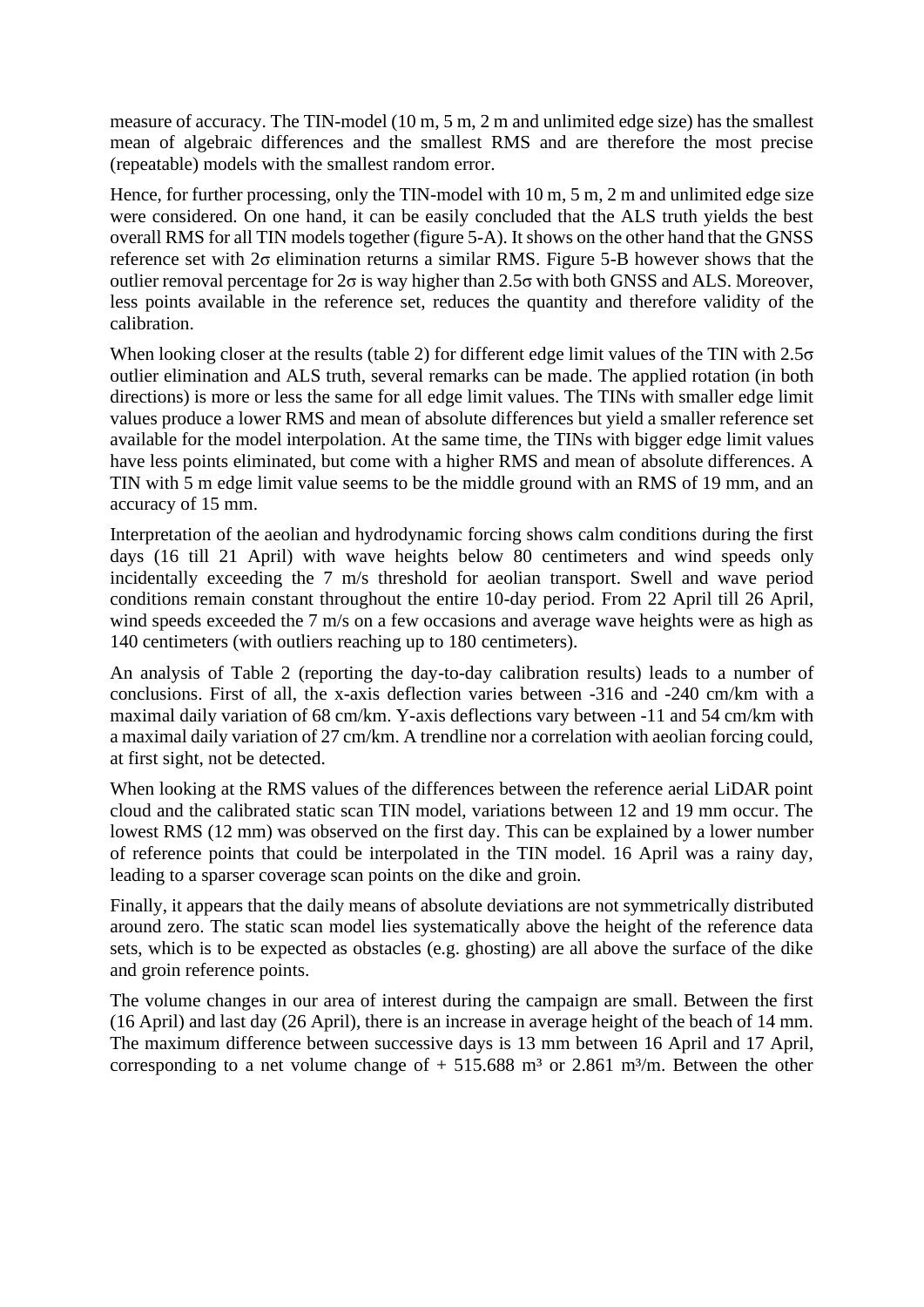successive days, the maximum absolute difference of the average height is only 7 mm with a standard deviation of differences of 4 mm. When ignoring the first day; the net volume change between successive days varies between -1.481 m<sup>3</sup>/m and  $+$  1.608 m<sup>3</sup>/m, vielding an average cut-fill volume of just  $(0.017 \pm 0.933)$  m<sup>3</sup>/m.

Despite the calm environmental forcings during the first days of the campaign, a significant change of the beach topography occurs. The last days of the campaign are characterized by higher waves and stronger winds. However, no significant changes in beach topography take place.

When looking at the tides; spring tide occurred at 16 April. It appears the highest changes in intertidal beach topography take place during more extreme tidal conditions. When the tidal conditions are 'calm', beach topography remains the same, despite higher waves and stronger winds.

#### **6. CONCLUSION**

Recently, terrestrial LiDAR and permanent TLS have been more and more used to monitor coastal morphodynamics. However, these sorts of experiments come with the demand for an accurate calibration. In this study, a robust and automated alignment procedure was developed to correct deviations of the scanner's zenith. Besides, each static scan is expected to contain altimetric outliers, originating from ghosting. Different 2.5D models of one scan were registered to different sets of reference points. Ultimately, several iterative outlier elimination procedures were tested. Modelling the static scan into a TIN with triangle edge sizes no longer than 5 metres yielded the best results for a calibration on the ALS reference data set. A 2.5σ outlier elimination gave the best accuracies. As a case study, a 10-day measurement campaign was set up. During this campaign, both spring and neap tide took place. Calm wave conditions without wind occured as well as stronger winds and higher waves. Finally, it can be assumed that during the period of  $17 - 26$  April no significant volume changes took place on the beach and that any (small) variation in beach topography is due to measurement errors of the LiDAR. Future research will focus on the processing of multi-temporal scan series with a view to the detection of coastal morphological features.

## **REFERENCES**

- Almeida, L. P., Masselink, G., Russell, P., Davidson, M., Poate, T., McCall, R., … Turner, I. (2013). Observations of the swash zone on a gravel beach during a storm using a laserscanner (Lidar). *Journal of Coastal Research*, *65*, 636–641. https://doi.org/10.2112/si65- 108.1
- Anders, K., Lindenbergh, R. C., Vos, S. E., Mara, H., De Vries, S., & Höfle, B. (2019). High-Frequency 3D Geomorphic Observation Using Hourly Terrestrial Laser Scanning Data of A Sandy Beach. *ISPRS Annals of the Photogrammetry, Remote Sensing and Spatial Information Sciences*, *4*(2/W5), 317–324. https://doi.org/10.5194/isprs-annals-IV-2-W5- 317-2019
- Brand, E., De Sloover, L., De Wulf, A., Montreuil, A.-L., Vos, S., Chen, M., … Chen, M.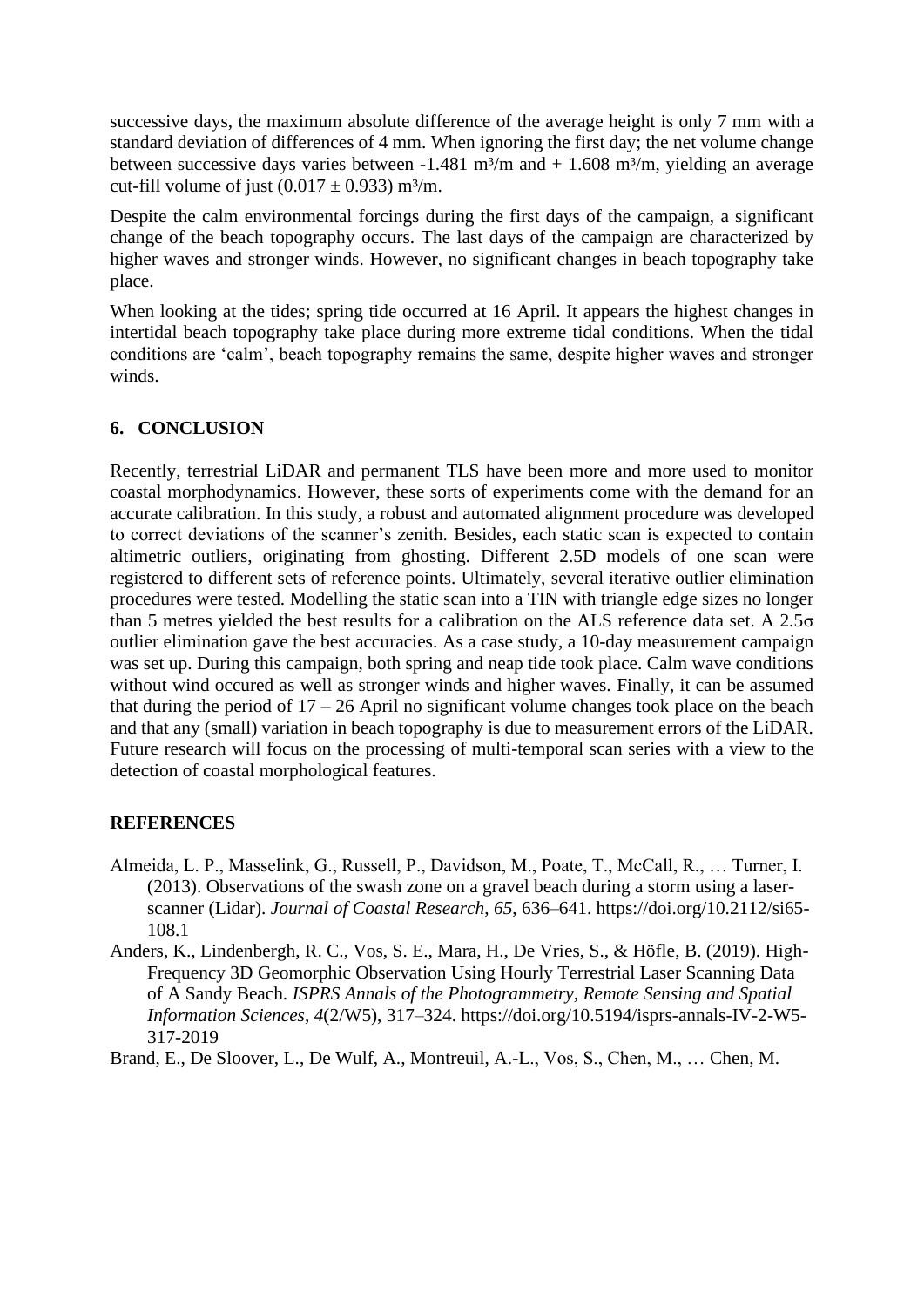(2019). Cross-Shore Suspended Sediment Transport in Relation to Topographic Changes in the Intertidal Zone of a Macro-Tidal Beach (Mariakerke, Belgium). *Journal of Marine Science and Engineering*, *7*(6), 172. https://doi.org/10.3390/jmse7060172

- De Wulf, A., De Maeyer, P., Incoul, A., Nuttens, T., & Stal, C. (2014). Feasibility study of the use of bathymetric surface modelling techniques for intertidal zones of beaches. *FIG Working Week*, (June 2014), 8.
- Deronde, B., Houthuys, R., Henriet, J. P., & Van Lancker, V. (2008). Monitoring of the sediment dynamics along a sandy shoreline by means of airborne hyperspectral remote sensing and LIDAR: A case study in Belgium. *Earth Surface Processes and Landforms*, *33*(2), 280–294. https://doi.org/10.1002/esp.1545
- Huising, E. J., & Gomes Pereira, L. M. (1998). Errors and accuracy estimates of laser data acquired by various laser scanning systems for topographic applications. *ISPRS Journal of Photogrammetry and Remote Sensing*, *53*(5), 245–261. https://doi.org/10.1016/S0924- 2716(98)00013-6
- Lindenbergh, R. C., Soudarissanane, S. S., de Vries, S., Gorte, B. G. H., & de Schipper, M. A. (2011). Aeolian Beach sand transport monitored by terrestrial laser scanning. *Photogrammetric Record*, *26*(136), 384–399. https://doi.org/10.1111/j.1477- 9730.2011.00659.x
- Montreuil, A.-L., Bullard, J., & Chandler, J. (2013). Detecting Seasonal Variations in Embryo Dune Morphology Using a Terrestrial Laser Scanner. *Journal of Coastal Research*, *165*(65), 1313–1318. https://doi.org/10.2112/si65-222.1
- Pye, K., & Blott, S. J. (2016). Assessment of beach and dune erosion and accretion using LiDAR: Impact of the stormy 2013–14 winter and longer term trends on the Sefton Coast, UK. *Geomorphology*, *266*, 146–167. https://doi.org/10.1016/J.GEOMORPH.2016.05.011
- Stal, C., Incoul, A., De Maeyer, P., Deruyter, G., Nuttens, T., & De Wulf, A. (2014). Mobile mapping and the use of backscatter data for the modelling of intertidal zones of beaches. *International Multidisciplinary Scientific GeoConference Surveying Geology and Mining Ecology Management, SGEM*, *3*(2), 223–230.
- Vos, S., Lindenbergh, R., & De Vries, S. (2017). CoastScan: Continuous Monitoring of Coastal Change Using Terrestrial Laser Scanning. *Coastal Dynamics*, (233). Retrieved from www.ahn.nl

# **BIOGRAPHICAL NOTES**

**CONTACTS**

MSc Lars De Sloover Ghent University, Department of Geography Krijgslaan 281 (S8 Building) 9000-GhentBELGIUM Tel.  $+3292644695$ Email: Lars.DeSloover@UGent.be Web site: [www.geografie.ugent.be/members/802002047140](http://www.geografie.ugent.be/members/802002047140)

Prof. dr. ing. Greet Deruyter Ghent University, Department of Civil Engineering